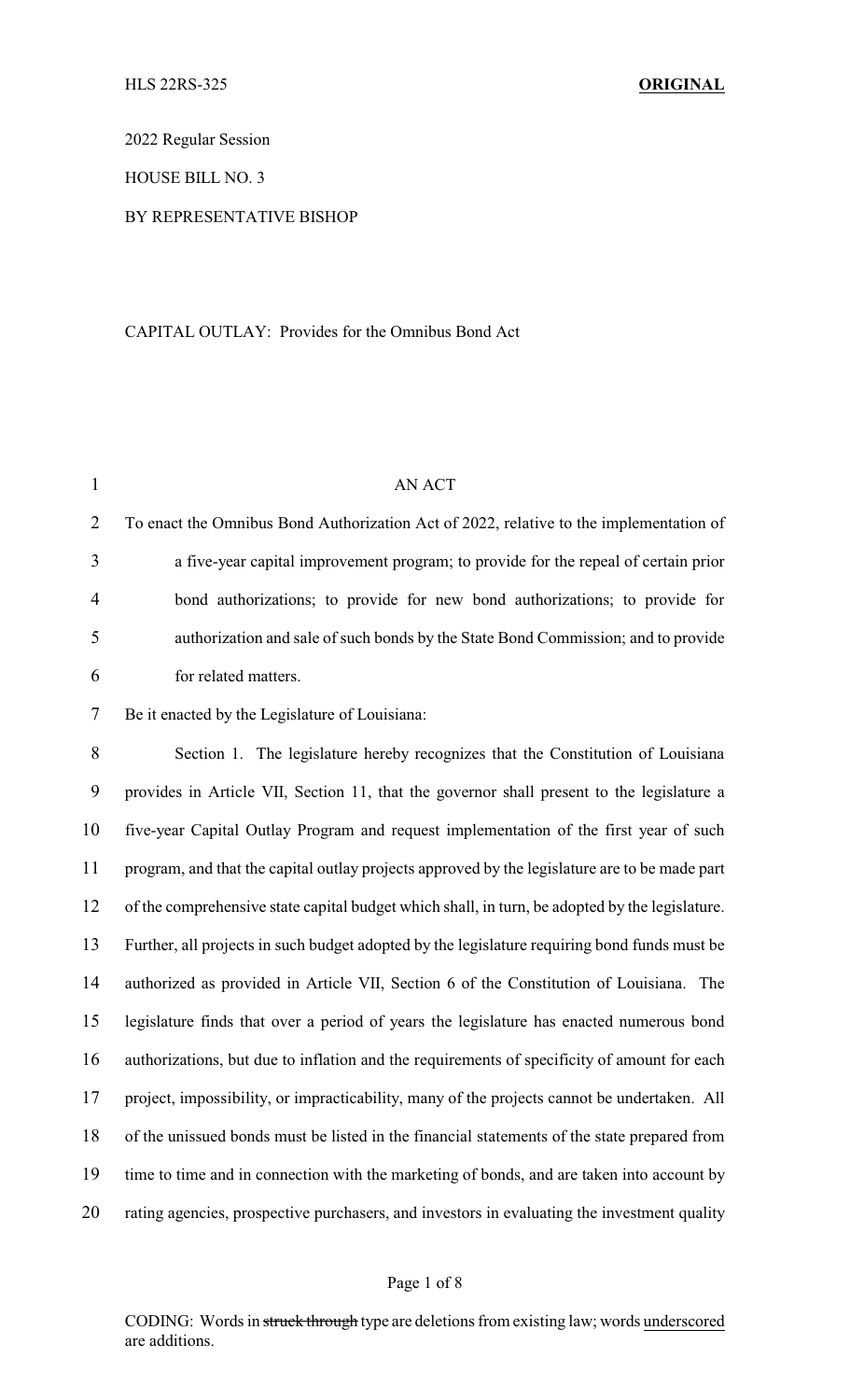and credit worthiness of bonds being offered for sale. The continued carrying of the aforesaid unissued bonds on the financial statements of the state under the above described circumstances operates unnecessarily to the financial detriment of the state. Accordingly, the legislature deems it necessary and in the best financial interest of the state to repeal all Acts, except any Act authorizing the issuance of refunding bonds and Act 41 of the 2006 First Extraordinary Session, providing for the issuance of general obligation bonds in the state which cannot be issued for the projects contemplated, and in their stead to reauthorize general obligation bonds of the state for those projects deemed to be essential, and to authorize new projects.

 Section 2. It is the intent of the legislature that this Act shall constitute the Omnibus Bond Authorization Act of 2022 and, together with any Act authorizing the issuance of refunding bonds and Act 41 of the 2006 First Extraordinary Session, shall provide bond authorization, as required by Article VII, Section 6 of the Constitution of Louisiana, for those projects to be funded totally or partially by the sale of general obligation bonds and included in House Bill No. 2 of the 2022 Regular Session as finally enacted into law (2022 Capital Outlay Act). It is the further intent of the legislature that in this year and each year hereafter an Omnibus Bond Authorization Act shall be enacted providing for the repeal of state general obligation bond authorizations for projects no longer found feasible or desirable, the reauthorization of those bonds not sold during the prior fiscal year for projects deemed to be of such priority as to warrant such reauthorization, and to enact new authorization for projects found to be needed for capital improvements.

 Section 3. Except as hereinafter provided, all prior Acts of the legislature authorizing the issuance of general obligation bonds of the state of Louisiana shall be and the same are hereby repealed in their entirety. This repeal shall not be applicable to any Act providing for the issuance of refunding bonds nor to Act 41 of the 2006 First Extraordinary Session, and such Acts shall remain in full force and effect and shall not be affected by the provisions of this Act. In addition, the repeal shall not in any manner affect the validity of any bonds heretofore issued pursuant to any of the bond authorizations repealed hereby.

# Page 2 of 8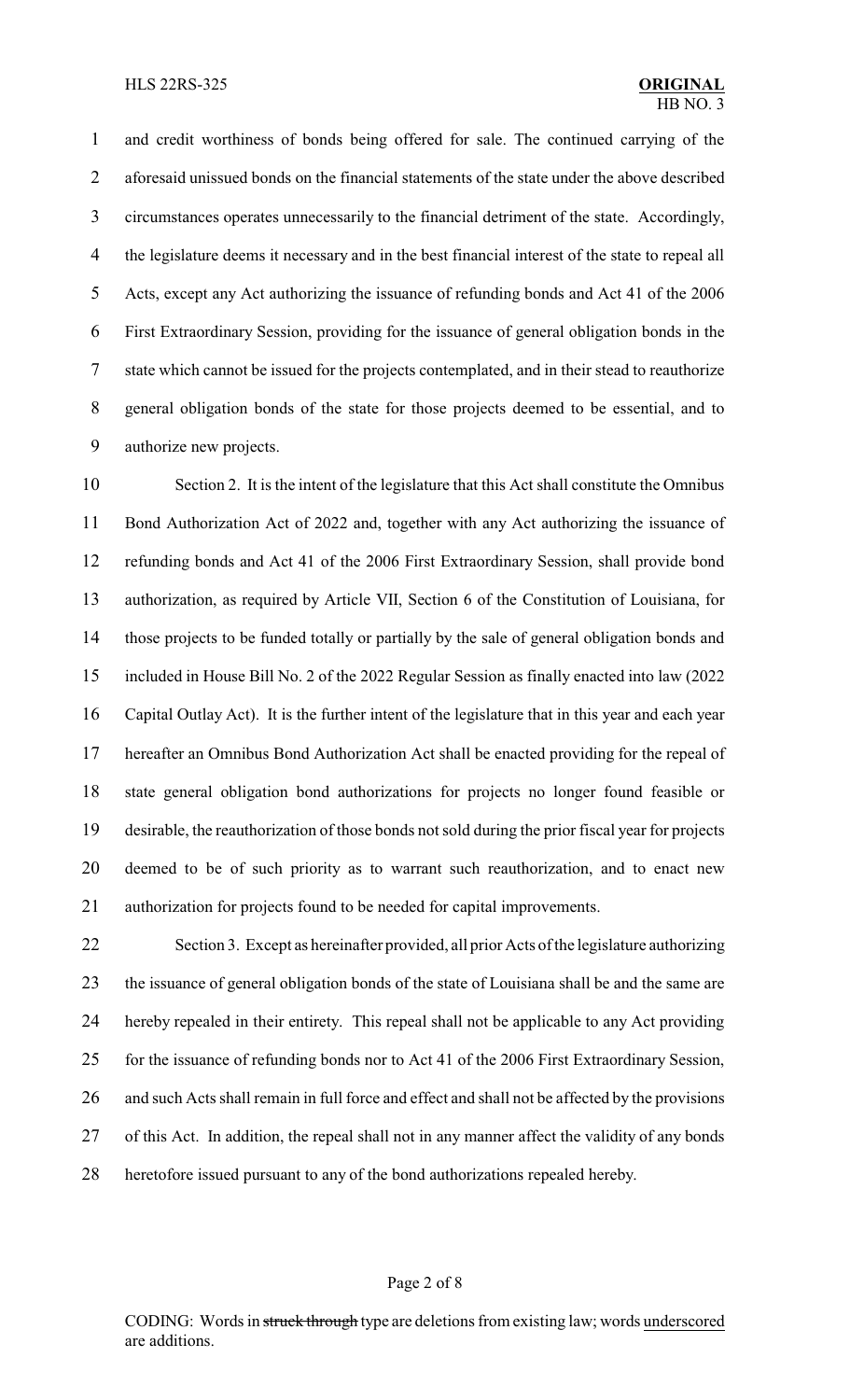Section 4. To provide funds for certain capital improvement projects the State Bond Commission is hereby authorized pursuant to Article VII, Section 6 of the Constitution of Louisiana to issue general obligation bonds or other general obligations of the state for capital improvements for the projects, and subject to any terms and conditions set forth on the issuance of bonds or the expenditure of monies for each project as is provided for in the 2022 Capital Outlay Act.

 Section 5.(A) To provide funds for certain capital improvement projects authorized prior to this Act and by this Act, which projects are designed to provide for reimbursement of debt service on general obligation bonds, the State Bond Commission is herebyauthorized pursuant to Article VII, Section 6 of the Constitution of Louisiana, to issue general obligation bonds of the state, hereinafter referred to as "project bonds", for capital improvements for the projects and subject to any terms and conditions set forth on the issuance of bonds or the expenditure of monies for each such project as provided in the 2022 Capital Outlay Act the terms of which require such reimbursement of debt service.

 (B) Without affecting, restricting, or limiting the pledge herein made of the full faith and credit of the state of Louisiana to the payment of the general obligation bonds authorized by this Section and without affecting, restricting, or limiting the obligation of the state to pay the same from monies pledged and dedicated to and paid into the Bond Security and Redemption Fund, but in order to decrease the possible financial burden on the general funds of the state resulting from this pledge and obligation, the applicable management board, governing body, or state agency for which any of such project bonds are issued, in the fiscal year in which such project bonds are issued and in each fiscal year thereafter until such project bonds and the interest thereon are paid, shall transfer and make available to the state treasury, for deposit in the Bond Security and Redemption Fund, designated student fees or revenues or other revenues in an amount equal to the debt service on such project bonds in such fiscal year. In addition, the applicable management board, governing body, or state agency, in the fiscal year in which such project bonds are issued and in each of the nine immediately succeeding fiscal years thereafter, shall transfer and make available to the state treasury from designated student fees or revenues or other revenues, for credit to a

### Page 3 of 8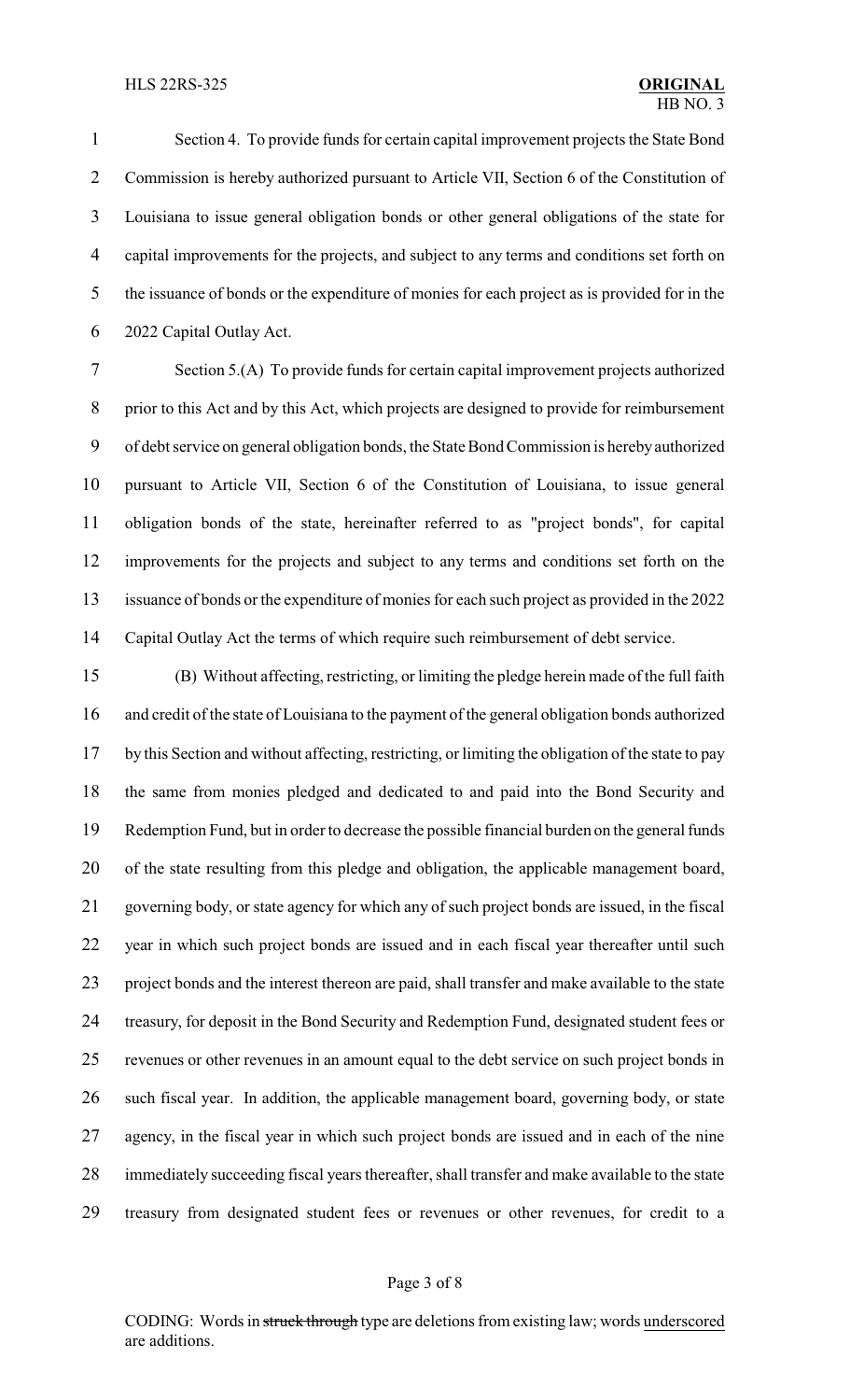reimbursement reserve account for such project bonds which shall be established in an account designated in the reimbursement contract hereafter provided for, monies in an amount equal to one-tenth of the average annual debt service on such project bonds, and each such reimbursement reserve account thereafter shall be maintained in said minimum amount by further transfers, if necessary, from designated student fees or revenues or other revenues by the applicable management board, governing body, or state agency to the state treasury. Each such reimbursement reserve account shall be used, if necessary, solely to make the reimbursement payments herein obligated to be made to the state treasury. When the general obligation bonds and the interest thereon issued hereunder have been paid, an amount remaining in the reimbursement reserve account, as prorated to such authorized project, shall be transferred by the state treasurer to the applicable management board, governing body, or state agency.

 (C) No project bonds authorized by this Section shall be issued for any authorized project unless and until a reimbursement contract has been entered into and executed between the applicable management board, governing body, or state agency and the State Bond Commission pertaining to the reimbursement payment and reimbursement reserve 17 account payments for such project. The contract shall require payment into the state treasury of designated student fees or revenues or other revenues in an amount sufficient to reimburse the cost to the state of the principal, interest, and premium, if any, obligated to be paid by the state on such project bonds. The State Bond Commission shall not be required to execute any such reimbursement contract unless the estimates and projections of the designated student fees or revenues or other revenues available for payment into the state treasury thereunder for the authorized projects are sufficient to reimburse the costs of the principal, interest, and premium, if any, on the project bonds. A reimbursement contract hereunder shall be authorized by resolution of the applicable management board, governing body, or state agency, or board or by act of the chief executive officer if no governing board exists. This authorization shall provide for the dates, amounts, and other details for the payments required to be made to the state treasury and for the reserve account. The authorization may contain such covenants with the State Bond Commission regarding the

### Page 4 of 8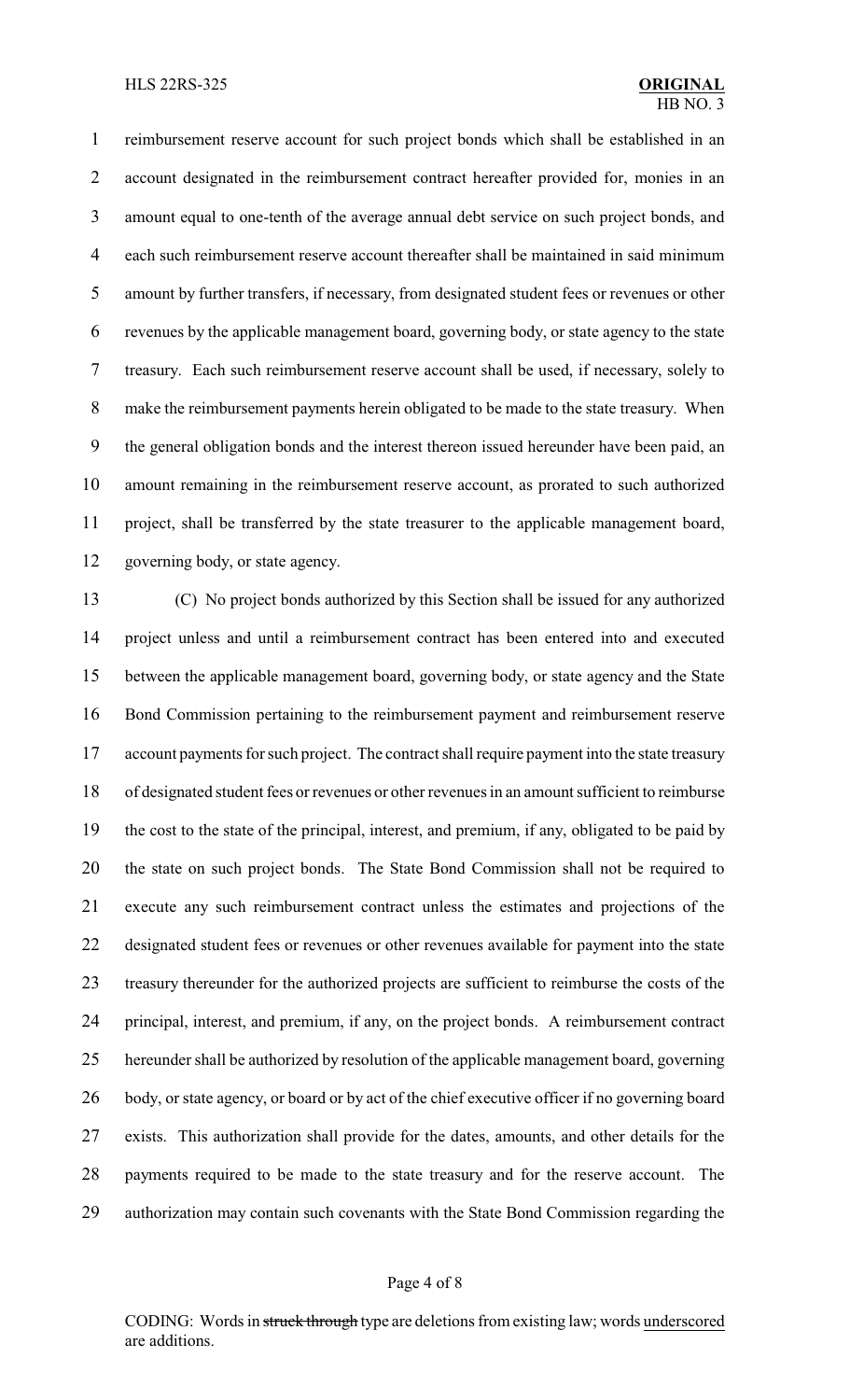fixing of rates for fees and charges or revenues and such other covenants and agreements with the State Bond Commission as will assure the required payments to the state treasury. The contract shall be subject to approval by the Office of the Attorney General and the State Bond Commission and, when so accepted and approved, shall conclusively constitute and be the reimbursement contract for an authorized project, as required hereunder.

 (D) The obligation to make the reimbursement payments as required by a reimbursement contract may be represented by the issuance by the applicable management board, governing body, or state agency of its nonnegotiable revenue obligation in the form of a bond or other evidence of indebtedness, hereinafter referred to as "reimbursement bond". The reimbursement bond shall be issued in a single bond form, without coupons, in the principal amount equal to the aggregate principal amount of project bonds, shall be registered in principal and interest in the name of and be payable to the State Bond Commission, shall bear interest at a rate or rates equal to the interest rate or rates payable on the project bonds, and shall be payable as to principal and interest at such times, in such 15 manner, from designated student fees or revenues, or other revenues, and be subject to such terms and conditions as shall be provided in the authorizing resolution or document executed by a chief executive officer, where applicable. This authorization shall be subject to approval by the State Bond Commission and the Office of the Attorney General, and when so accepted and approved, the authorization shall constitute and be the reimbursement contract for such authorized project, as required hereunder. The reimbursement bonds authorized under the provisions of this Section may be issued on a parity with outstanding reimbursement bonds of the applicable management board, governing body, or state agency, or issued on a subordinate lien basis to outstanding bonds, or a combination thereof, and may include and contain such covenants with the State Bond Commission for the security and payment of the reimbursement bonds and such other customary provisions and conditions 26 for their issuance by the applicable management board, governing body, or state agency as are authorized and provided for by general law and by this Section. Until project bonds for an authorized project have been paid, the applicable management board, governing body, or state agency shall impose fees and charges in an amount sufficient to comply with the

### Page 5 of 8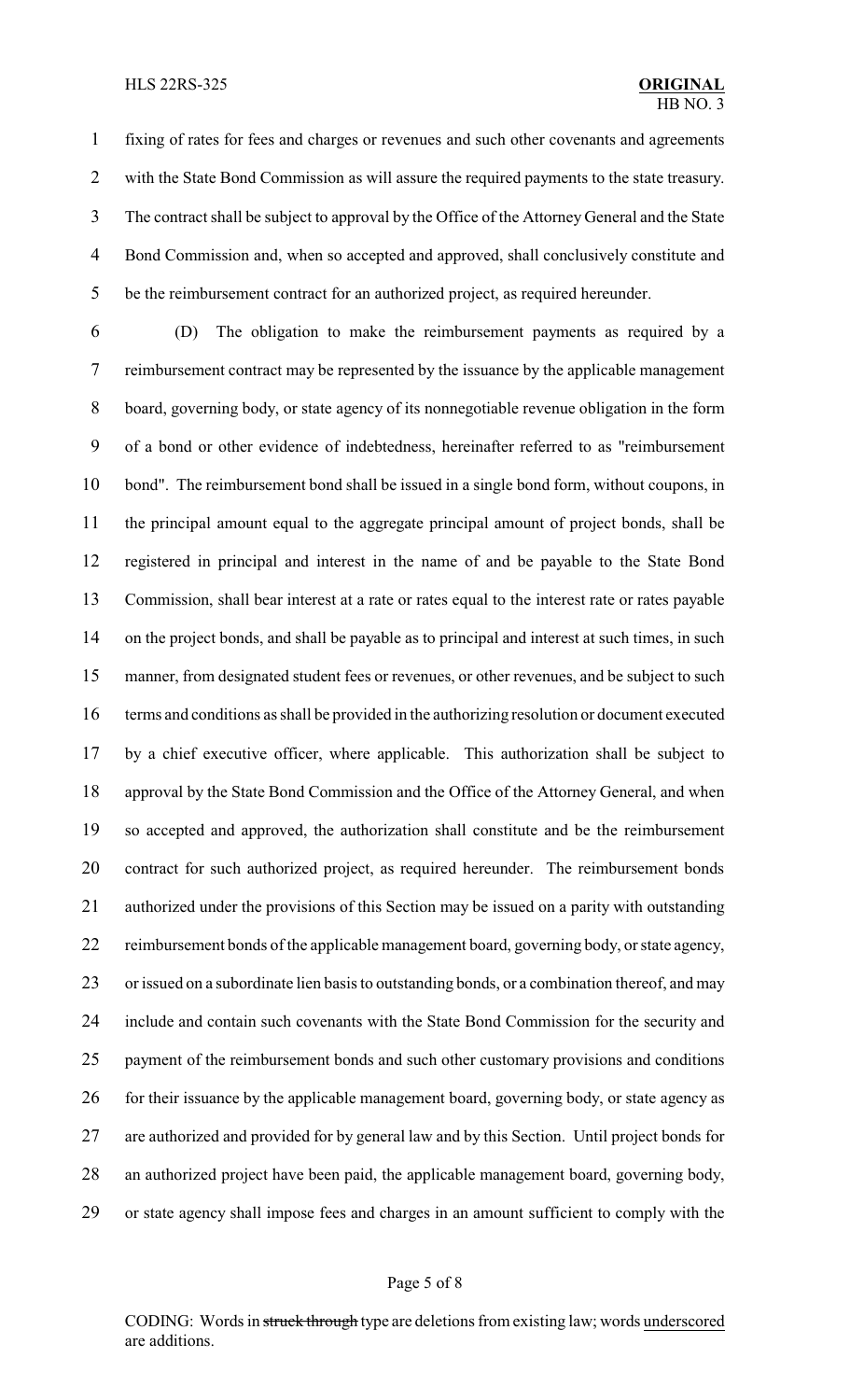covenants securing outstanding bonds and to make the payments required by the reimbursement contract.

 (E) In addition to the other payments herein required, reimbursement contracts shall provide for the setting aside of sufficient student fees or revenues or other revenues in a reserve fund, so that within a period of not less than ten years from date of issuance of project bonds there shall be accumulated in a reserve fund monies equal to a sum not less than the average annual debt service requirements on such project bonds. Monies in the reserve fund shall be used for the purpose of remedying or preventing a default in making the required payments under a reimbursement contract. The reserve fund required hereunder may consist of a reserve fund heretofore or hereafter established to secure payments for reimbursement bonds of the applicable management board, governing body, or state agency, provided that (1) payments from said reserve fund to secure the payments required to be made under a reimbursement contract shall be on a parity with the payments to be made securing outstanding bonds and additional parity bonds and (2) no additional parity reimbursement bonds shall be issued except pursuant to the establishment and maintenance of an adequate reserve fund as approved by the State Bond Commission.

 (F) When the balance of reimbursement bond proceeds, for a project, are allocated to another project, the State Bond Commission is authorized to make the appropriate amendment to the reimbursement contract with the agency making the reimbursement payments.

 Section 6. The bonds authorized to be sold by the State Bond Commission pursuant to this Act shall be issued and sold in conformity with the provisions of Article VII, Section 6 of the Louisiana Constitution, R.S. 39:1361 through R.S. 39:1367, and R.S. 39:1401 24 through R.S. 39:1430.1, and any amendments thereto adopted prior to, at the same time as, or subsequent to, the effective date of this Act. However, the provisions of R.S. 39:1365(9) shall not apply to any bonds issued hereunder in the form of variable rate and/or tender option bonds and that said bonds need not be issued in serial form and may mature in such year or years as may be specified by the State Bond Commission. Should any provision of this Act be inconsistent with any provision of the Louisiana Revised Statutes of 1950, the

# Page 6 of 8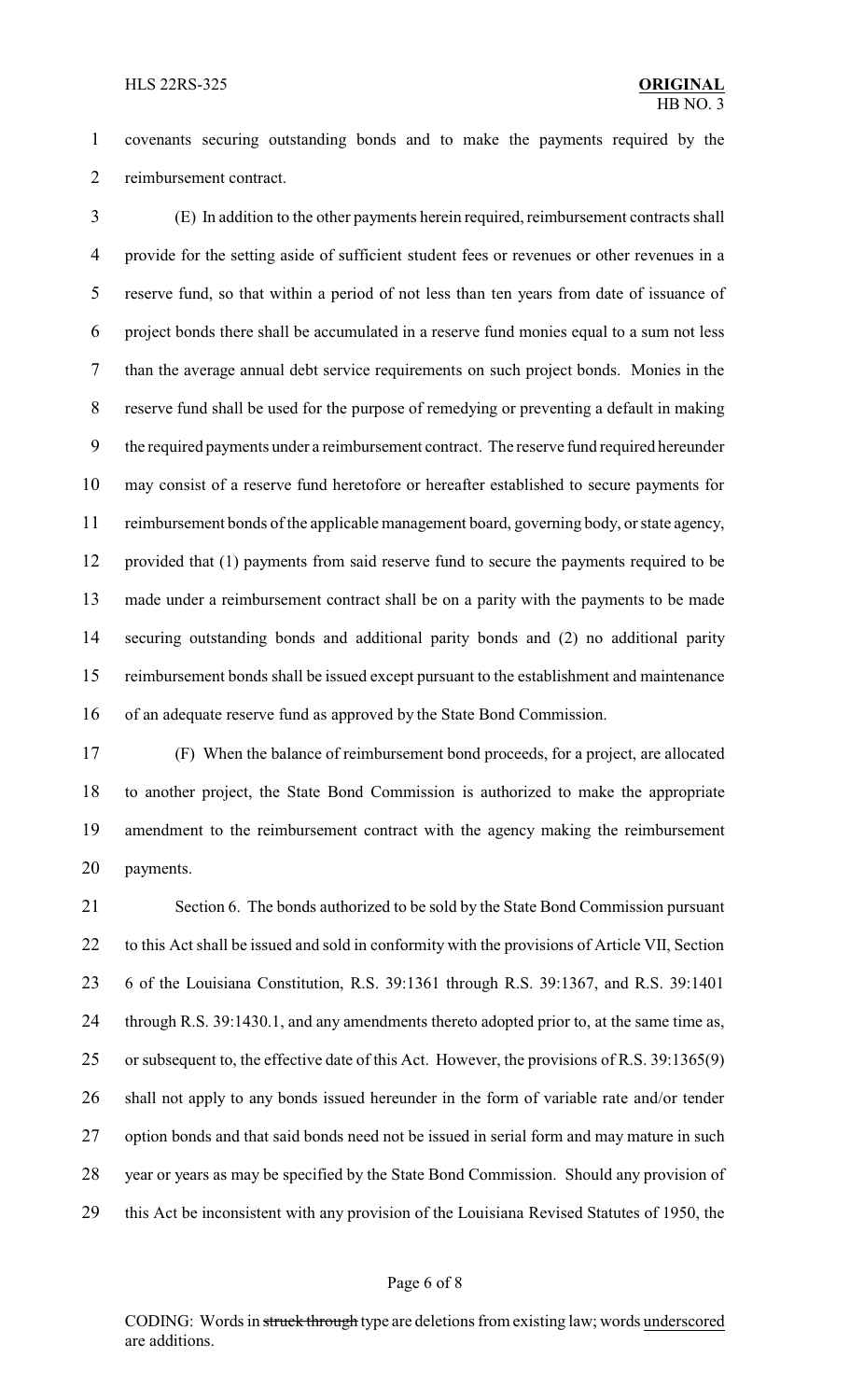provision of this Act shall govern. In connection with the issuance of the bonds authorized hereby, the State Bond Commission may, without regard to any other laws of the state relating to the procurement of services, insurance, or facilities, enter into contracts upon such terms as it deems advantageous to the state for (1) the obtaining of credit enhancement or liquidity devices designed to improve the marketability of the bonds and (2) if the bonds are structured as variable rate and/or tender option bonds to provide the services and facilities required for or deemed appropriate by the State Bond Commission for such type of bonds, including those of tender agents, placement agents, indexing agents, remarketing agents, and/or standby bond purchase facilities. The cost of obtaining credit enhancement or liquidity devices and fees for other services set forth in this Section shall, if authorized by the State Bond Commission, be paid from the Bond Security and Redemption Fund as a requirement with respect to the issuance of the bonds authorized hereby. The bonds shall be general obligations of the state of Louisiana, to the payment of which, as to principal, premium, if any, and interest, as and when the same become due, the full faith and credit of the state is hereby irrevocably pledged. These bonds shall be secured by monies in the Bond Security and Redemption Fund and shall be payable on a parity with bonds and other obligations heretofore and hereafter issued which are secured by that fund. The maximum interest rate or rates on such bonds, and their maturities, shall be determined by the State Bond Commission. The state treasurer shall invest all bond proceeds until disbursed.

 Section 7. The Treasurer is hereby authorized and directed to transfer to the Bond Security and Redemption Fund to be expended on general obligation bond debt service of the related bonds (including any bonds issued to refinance such bonds) anyunexpended bond proceeds balance of any general obligation account created prior to 2018 having a balance of \$10,000 or less. If such bonds or refunding bonds are no longer outstanding, then such unexpended bond proceeds shall be applied to pay debt service on any outstanding general obligation bonds.

 Section 8. Unless specifically repealed, this Act shall expire, and be considered null and void and of no further effect on June 30, 2023, except as to any bonds authorized herein